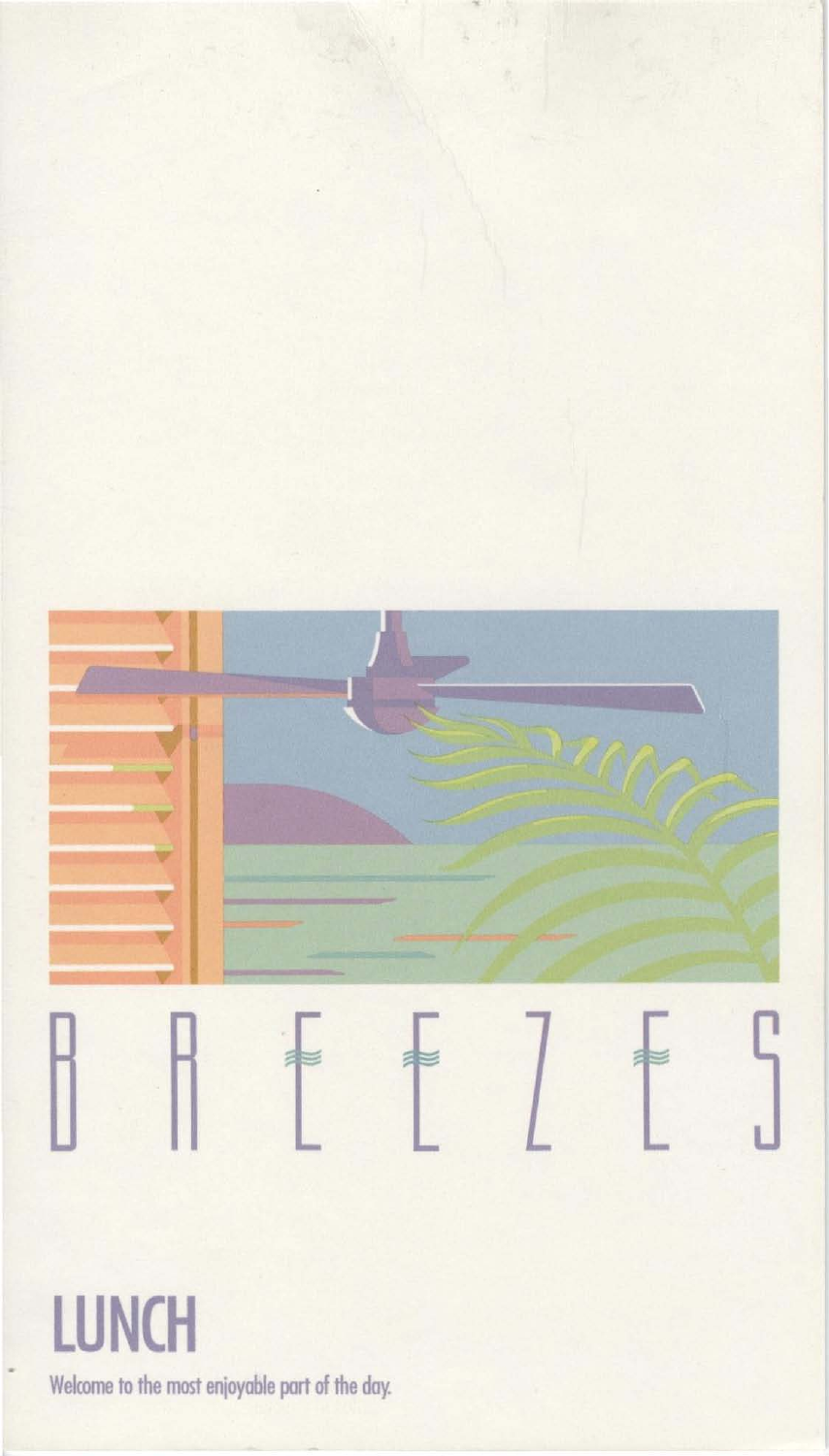# **Appetizers**

| <b>AVOCADO PEAR WITH</b>                 |       |
|------------------------------------------|-------|
| <b>SMOKED SALMON TROUT</b>               | 11.50 |
| accompanied by Lemon Dressing            |       |
| <b>MEDLEY OF FRESH TROPICAL</b>          |       |
| <b>FRUITS</b>                            | 9.00  |
| on a bed of Lettuce with Honey           |       |
| <b>Cider Dressing</b>                    |       |
| <b>TERRINE OF BAY BUGS</b>               | 10.00 |
| with Fresh Herbs in Fish Aspic and       |       |
| <b>Chive Cream Sauce</b>                 |       |
| "CARPACCIO" OF BEEF                      | 9.50  |
| thinly sliced Beef Fillet marinated in   |       |
| <b>Olive Oil and Spices</b>              |       |
| <b>BAKED ROCK OYSTERS</b>                |       |
| oysters oven baked with white wine,      |       |
| Sea Scallops and Prawns                  |       |
| <b>Dozen 18.00</b><br>Half Dozen 9.00    |       |
| <b>CASSEROLE OF FISH AND</b>             |       |
| <b>SEAFOODS</b>                          | 9.00  |
| prawns, Red Emperor, and Coral           |       |
| <b>Trout baked in a White Wine Sauce</b> |       |
| <b>KING PRAWNS MARINATED IN</b>          |       |
| LIME                                     | 12.00 |
| marinated Prawns in Lime with            |       |
| Capsicum, Onion and Garlic on a          |       |
| bed of Fresh Salad                       |       |
|                                          |       |

**Soups** 

| <b>CHILLED CREAM OF</b>            |      |
|------------------------------------|------|
| <b>BUTTERNUT PUMPKIN</b>           | 4.50 |
| with Almonds and Cream             |      |
| <b>BISQUE OF MUD CRAB</b>          | 4.75 |
| with Avocado and Cognac            |      |
| <b>TRINITY BAY CHOWDER</b>         | 4.50 |
| light Fish Soup with Seafood, Leek |      |
| and Potato                         |      |
| <b>HILTON PEPPER POT</b>           | 4.50 |
| spicy Pepper Soup of Beef, Chicken |      |
| and Okra                           |      |

# **Queensland Pies**

| <b>SEAFOOD PIE</b><br>crispy Pastry pie with Fish and Shell<br>Fish in a White Wine Sauce               | 10.50 |
|---------------------------------------------------------------------------------------------------------|-------|
| <b>STEAK AND KIDNEY PIE</b><br>steak and Kidney combined with<br>rich Red Wine Sauce                    | 10.00 |
| <b>CHICKEN AND VEGETABLE PIE</b><br>chicken pieces with farm fresh<br>Vegetables in Chicken Cream Sauce | 9.50  |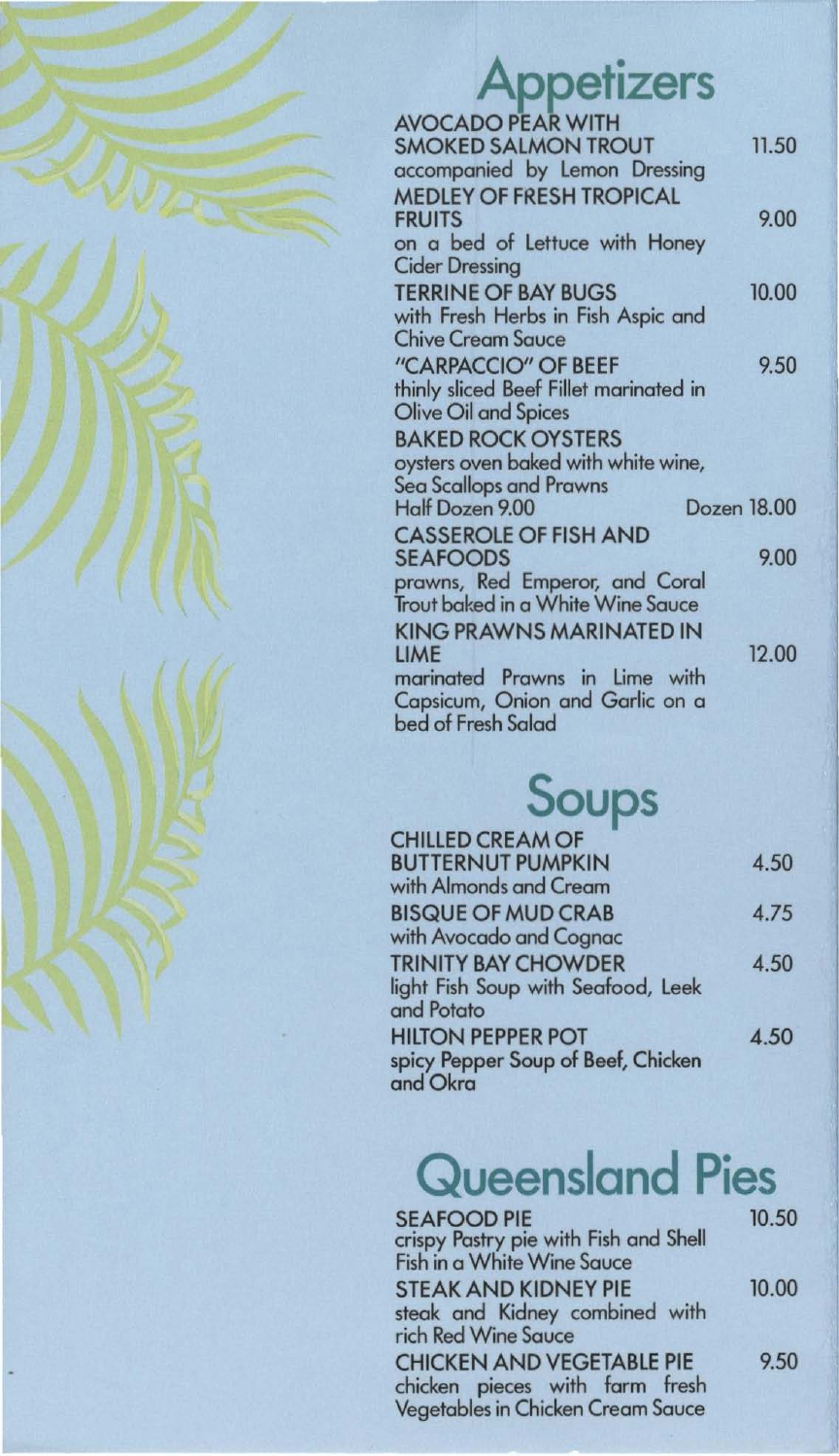### **Salads**

#### SEAFOOD MEDLEY 15.50 medley of Boy Bugs, Prowns, Oysters and Crab Salad with your choice of Hot Cocktail Sauce, Thousand Island Dressing or Brandy Sauce FRUIT CHEESE AND NUTS 10.50 avocado, Orange, Grapefruit and Pineapple with Fetta Cheese and Macadamia Nuts combined in a salad with Sherry Vinaigrette TROPICAL FRUIT PLATTER 9.00 selection of Sliced Tropical Fruits with Cottage Cheese

#### Cakes and **Pastries**  DESSERT BUFFET

please serve yourself as much dessert as you like (don't be afraid to go back for more)<br>5.00

## **Desserts Deluxe**

| "RIBBONS" SORBET                                       | 5.50 |
|--------------------------------------------------------|------|
| trio of Sorbets in tulip leaf with Fruit<br>Coulis     |      |
|                                                        |      |
| "TRINITY PELICANS"<br>choux Pelicans filled with White | 6.00 |
| Chocolate Mousse Served on a<br><b>Chocolate Sauce</b> |      |
| "CHAMPAGNE FRUITS"                                     | 5.50 |
| sliced tropical fruits with Cham-<br>pagne Sabayon     |      |
|                                                        |      |

### **Beverages**

| <b>Freshly Brewed Coffee</b> | 2.00 |
|------------------------------|------|
| <b>Decaffeinated Coffee</b>  | 2.00 |
| Cappuccino                   | 2.50 |
| Espresso                     | 2.50 |
| Pot of Tea                   | 2.00 |
| <b>Fragrant Teas</b>         | 2.50 |
| <b>Glass of Milk</b>         | 2.00 |
| <b>Hot Chocolate</b>         | 2.50 |
| <b>Milk Shakes</b>           | 3.00 |
|                              |      |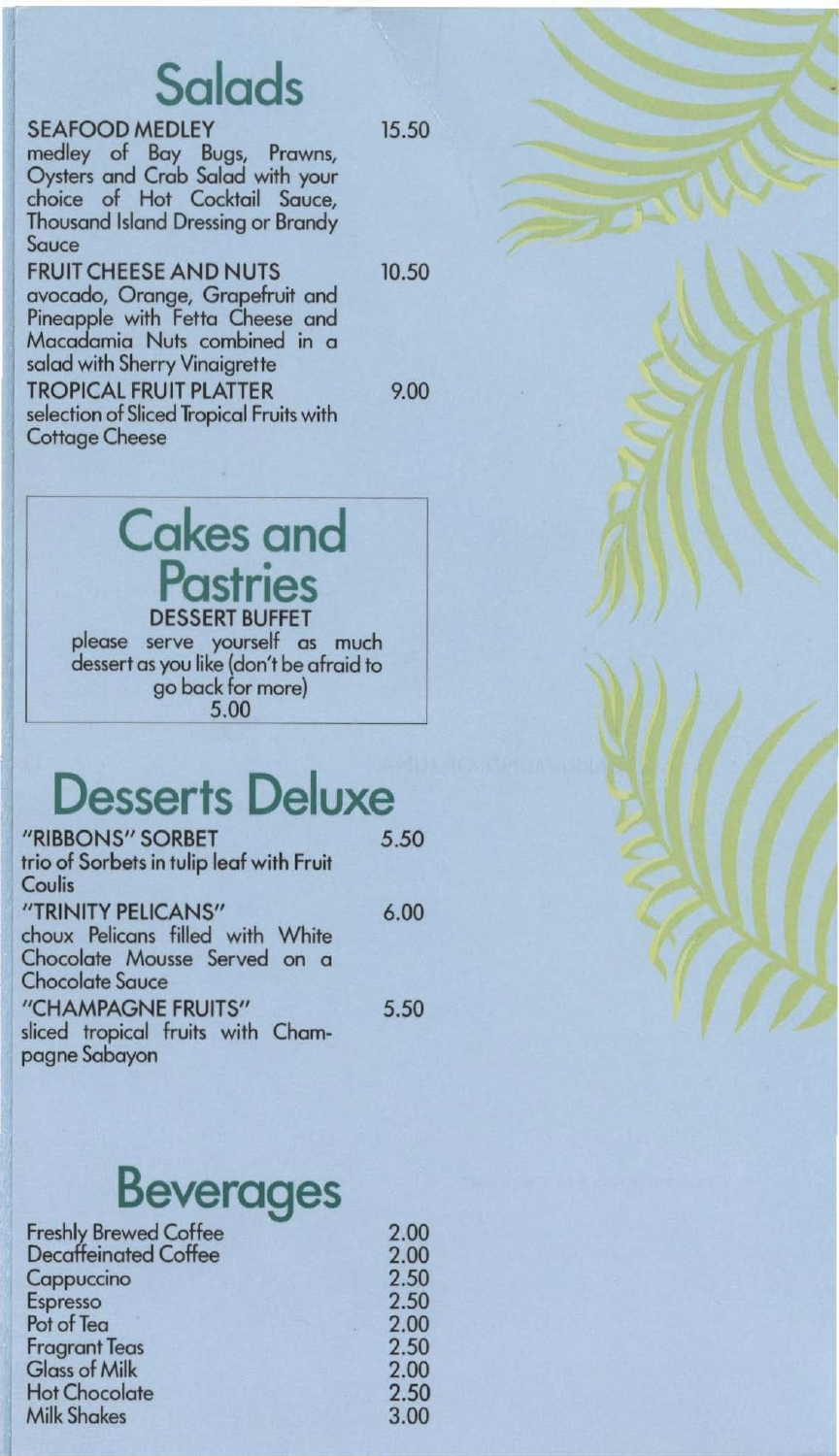# **Meat and Poultry**

| <b>COCONUT CHICKEN</b>                                                    | 14.50 |
|---------------------------------------------------------------------------|-------|
| coconut crumbed Chicken breasts with Scallops in Coconut Cream Sauce      |       |
| <b>VEAL FILLET WITH MUSHROOMS</b>                                         | 15.50 |
| light Lemon Cream Sauce                                                   |       |
| <b>MEDALLION OF BEEF WITH VEGETABLES JULIENNE</b>                         | 17.50 |
| poached beef in a Tea and Herb Sauce                                      |       |
| <b>ROAST RACK OF LAMB WITH GARLIC</b>                                     | 16.50 |
| served on a bed of Lentils with Tomato and natural 'jus'                  |       |
| <b>GRAIN FED SIRLOIN STEAK</b>                                            | 15.50 |
| with Bone Marrow and Red Wine Shallot Sauce                               |       |
| PRIME AUSTRALIAN BEEF                                                     |       |
| all other cuts of beef are available grilled as you like them served with |       |
| <b>Bearnaise or Red Wine Sauce</b>                                        |       |

# **Fish and Seafood**

| <b>FRESH FISH OF THE DAY</b>                                    | 13.50 |
|-----------------------------------------------------------------|-------|
| your choice may be grilled or pan fried served with Meuniere or |       |
| <b>Lemon Sauce</b>                                              |       |
| <b>GRILLED CORAL TROUT</b>                                      | 12.00 |
| served on a bed of Mud Crab with Orange Lobster Sauce           |       |
| <b>BAKED RED EMPEROR</b>                                        | 13.50 |
| wrapped in banana leaves with Onion, Chilli and White Wine      |       |
| STEAMED BARRAMUNDI OR TUNA                                      | 13.00 |
| with Small Vegetables and Herb Sauce                            |       |
| <b>RAGOUT OF SEAFOOD</b>                                        | 13.50 |
| in Champagne Sauce                                              |       |
|                                                                 |       |

# **Eggs and Pasta**

| <b>THREE EGG OMELETTE</b>                                              | 9.00  |
|------------------------------------------------------------------------|-------|
| your choice of Mushroom, Ham, Cheese or Herbs                          |       |
| <b>CRABMEAT OMELETTE</b>                                               | 10.50 |
| with Lobster Sauce                                                     |       |
| <b>FETTUCINI MARINARA</b>                                              | 10.50 |
| fresh pasta noodles with fish and shellfish in white wine tomato cream |       |
| sauce.                                                                 |       |
| <b>ONION AND BACON TART</b>                                            | 9.00  |
| <b>SPINACH CANNELONI</b>                                               | 9.50  |
| with Tomato Concasse and Parmesan Cheese Sauce                         |       |
| <b>TORTELLINI "AL FRESCO"</b>                                          | 11.00 |
| with Mushrooms, Ham, Prawns in a Cheese Cream Sauce                    |       |
| <b>VEGETABLE STRUDEL</b>                                               | 9.50  |
| garden Vegetables and Fetta Cheese in Philo Pastry on a Basil and      |       |
| <b>Tomato Sauce.</b>                                                   |       |
| <b>SPAGHETTI BOLOGNESE</b>                                             | 9.50  |
| served with hearty Beef Sauce                                          |       |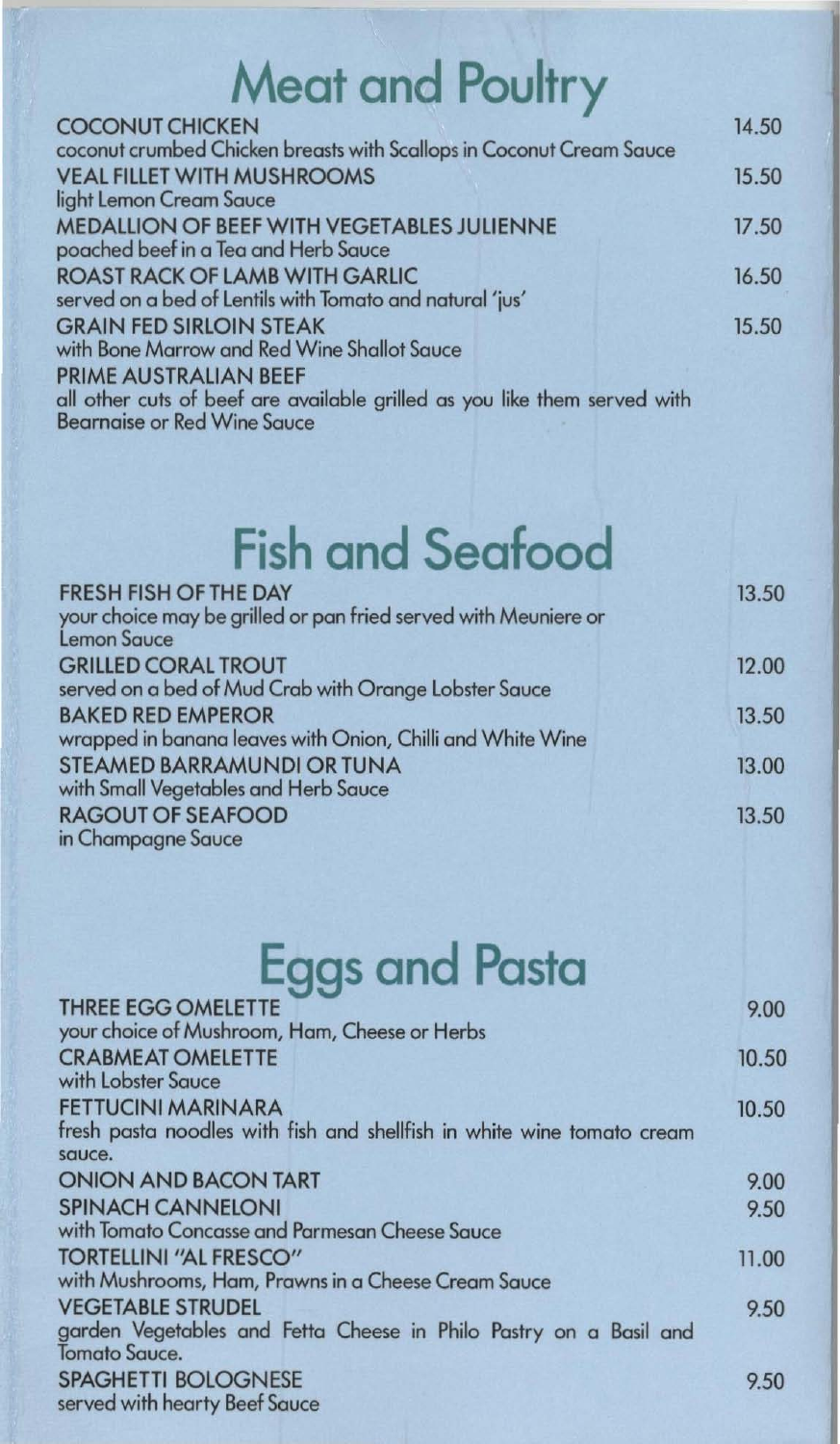| <b>Luncheon Buffet</b>                                                                                                                                           |       |  |
|------------------------------------------------------------------------------------------------------------------------------------------------------------------|-------|--|
| please help yourself from our<br>Breezes Luncheon Buffet Served daily<br>20.00                                                                                   |       |  |
| <b>Sandwiches and</b>                                                                                                                                            |       |  |
| <b>Burgers</b>                                                                                                                                                   |       |  |
| <b>TRIPLE DECKER CLUB</b><br><b>SANDWICH</b><br>with Roast Beef, Chicken, Bacon and<br>Tomato, Boiled Egg, Lettuce and<br>Mayonnaise served with French<br>Fries | 10.50 |  |
| <b>TABLELAND SANDWICH</b><br>grilled Sirloin Steak on slices of thick<br>bread with Mustard, Salad and<br><b>French Fries</b>                                    | 10.50 |  |
| "PITTA PEAR"<br>avocado Pear and Chicken in Spicy<br>Mayonnaise served in pitta bread                                                                            | 9.50  |  |
| <b>SOUR DOUGH AND CRAB</b><br>mud Crab with Island Dressing on<br>Sour Dough Bread with side salad of<br>Lettuce, Tomato and Cucumber.                           | 10.50 |  |
| <b>ROAST BEEF SANDWICH</b><br>slices of Juicy Beef with Horseradish<br><b>Sauce and Side Salad</b>                                                               | 8.00  |  |
| <b>HEALTHY CROISSANT</b><br>croissant filled with "cholesterol<br>free" Avocado, Bean Sprouts,<br>Alfalfa, Lettuce and served with a<br>light Mustard Sauce      | 8.50  |  |
| THE HILTON BURGER<br>on a Sesame Seed Bun with Onion,<br>Tomato, Lettuce, Relish and French<br>Fries                                                             | 9.00  |  |
| THE QUEENSLAND BURGER<br>juicy Chicken Burger with Banana<br>Sauce, Onion, Tomato, Lettuce on a<br>toasted Sesame Seed Bun. Served<br>with French Fries          | 9.00  |  |
| <b>REEF BURGER</b><br>fish patties with Sesame-chilli-soya<br>Sauce Served with Side Salad and<br><b>French Fries</b>                                            | 9.00  |  |
| <b>TOASTED CHEESE AND BACON</b><br><b>SANDWICH</b><br>with "Plaintains" Banana                                                                                   | 8.00  |  |
| <b>Salad Bar</b>                                                                                                                                                 |       |  |
| serve yourself a selection of fruit<br>and vegetables with your choice of<br>garnishes and dressings.                                                            |       |  |